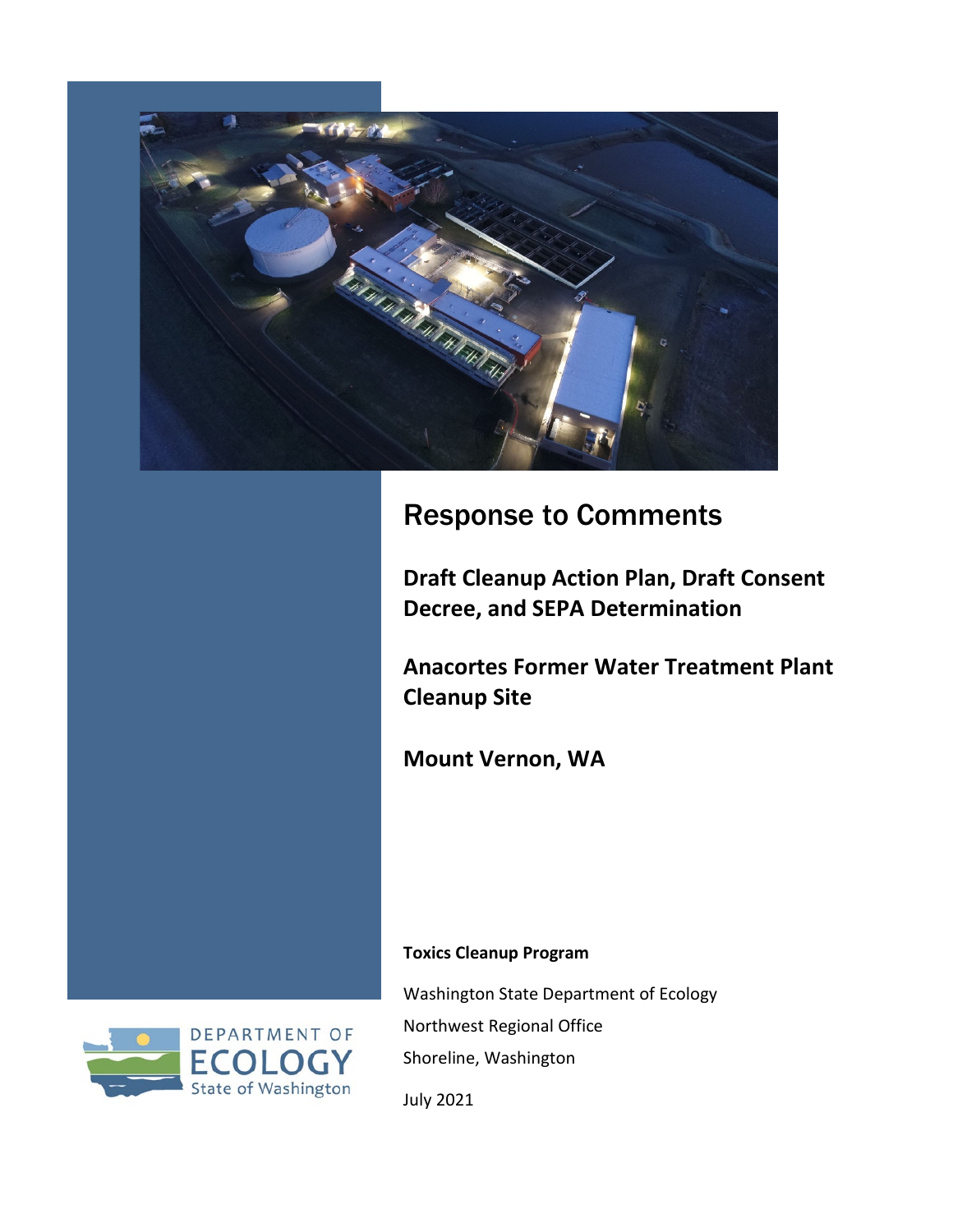## **Publication Information**

This document is available on the Department of Ecology's website at: <https://apps.ecology.wa.gov/gsp/Sitepage.aspx?csid=13264>

#### **Cover photo credit**

• Located behind the LED-lit current water treatment plant are the former plant structures that will be removed during the cleanup and demolition (Photo from City of Anacortes)

#### **Related Information**

- Clean-up site ID: 13264
- Facility site ID: 79423677

### **Contact Information**

### **Toxics Cleanup Program**

#### **Bellingham Field Office**

Ian Fawley, Public Involvement Coordinator 360-255-4382, [Ian.Fawley@ecy.wa.gov](mailto:Ian.Fawley@ecy.wa.gov)

Cris Matthews, LHG, Site Manager 360-255-4379, [Cris.Matthews@ecy.wa.gov](mailto:Cris.Matthews@ecy.wa.gov)

913 Squalicum Way, Unit 101 Bellingham, WA 98225 Phone: 360-255-4400 **Website[1](#page-1-0) :** [Washington State Department of Ecology](https://ecology.wa.gov/contact)

## **ADA Accessibility**

The Department of Ecology is committed to providing people with disabilities access to information and services by meeting or exceeding the requirements of the Americans with Disabilities Act (ADA), Section 504 and 508 of the Rehabilitation Act, and Washington State Policy #188.

To request an ADA accommodation, contact Ecology by phone at 360-407-6831 or email at [ecyadacoordinator@ecy.wa.gov.](mailto:ecyadacoordinator@ecy.wa.gov) For Washington Relay Service or TTY call 711 or 877-833-6341. Visi[t Ecology's website f](https://ecology.wa.gov/About-us/Accountability-transparency/Our-website/Accessibility)or more information.

<span id="page-1-0"></span><sup>1</sup> www.ecology.wa.gov/contact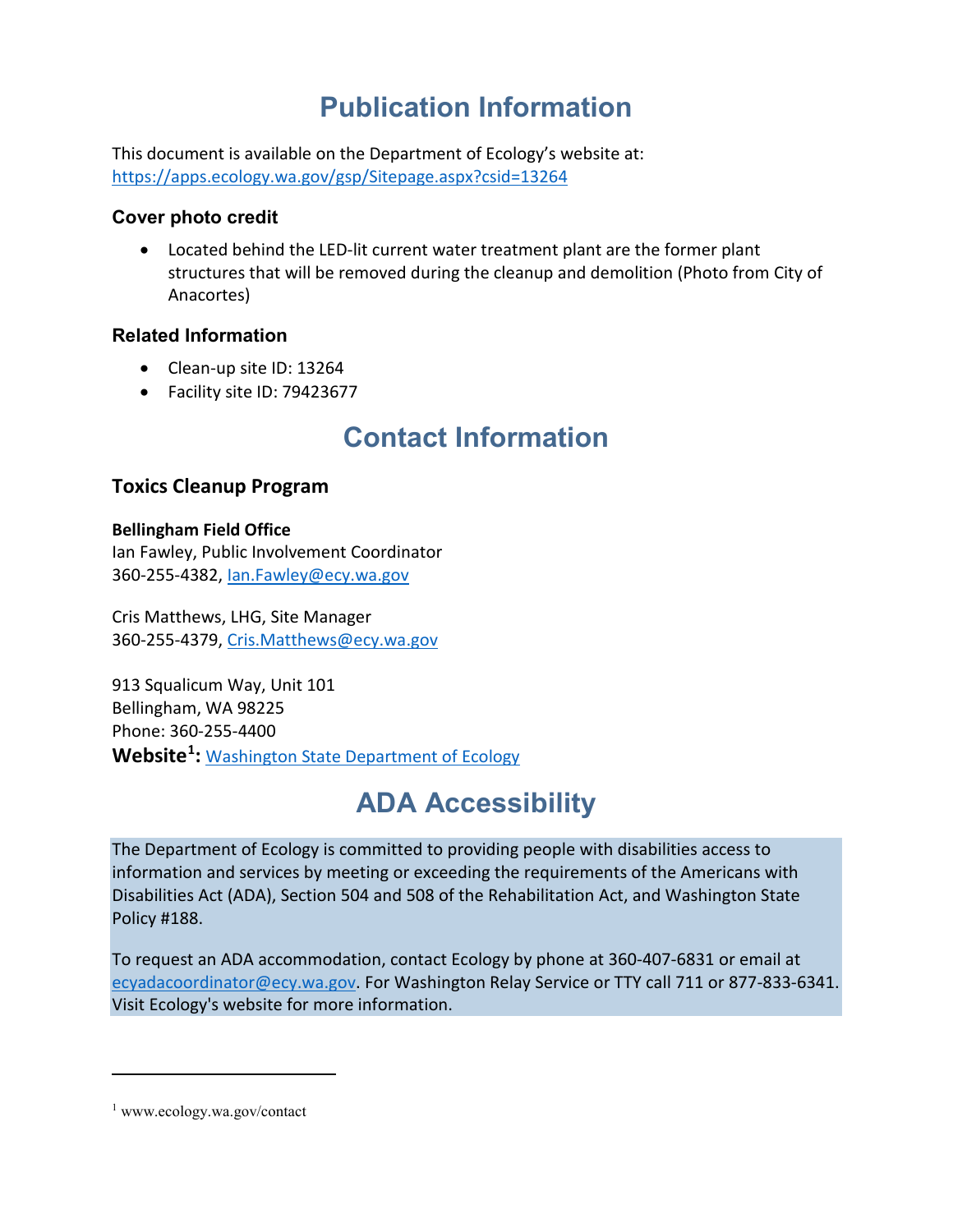### **Department of Ecology's Regional Offices**



### **Map of Counties Served**

| <b>Southwest Region</b> |  |
|-------------------------|--|
| 360-407-6300            |  |

| orthwest Region |  |
|-----------------|--|
| 206-594-0000    |  |

Central Region 509-575-2490

509-329-3400

| <b>Region</b>       | <b>Counties served</b><br><b>Mailing Address</b>                                                                                                                     |                                           | <b>Phone</b> |
|---------------------|----------------------------------------------------------------------------------------------------------------------------------------------------------------------|-------------------------------------------|--------------|
| Southwest           | Clallam, Clark, Cowlitz, Grays Harbor,<br>Jefferson, Mason, Lewis, Pacific, Pierce,<br>Skamania, Thurston, Wahkiakum                                                 | PO Box 47775<br>Olympia, WA 98504         | 360-407-6300 |
| <b>Northwest</b>    | Island, King, Kitsap, San Juan, Skagit,<br>Snohomish, Whatcom                                                                                                        | 15700 Dayton Ave N<br>Shoreline, WA 98133 | 206-594-000  |
| <b>Central</b>      | Benton, Chelan, Douglas, Kittitas,<br>Klickitat, Okanogan, Yakima                                                                                                    | 1250 W Alder St<br>Union Gap, WA 98903    | 509-575-2490 |
| Eastern             | Adams, Asotin, Columbia, Ferry, Franklin,<br>4601 N Monroe<br>Garfield, Grant, Lincoln, Pend Oreille,<br>Spokane, WA 99205<br>Spokane, Stevens, Walla Walla, Whitman |                                           | 509-329-3400 |
| <b>Headquarters</b> | <b>Across Washington</b>                                                                                                                                             | PO Box 46700<br>Olympia, WA 98504         | 360-407-6000 |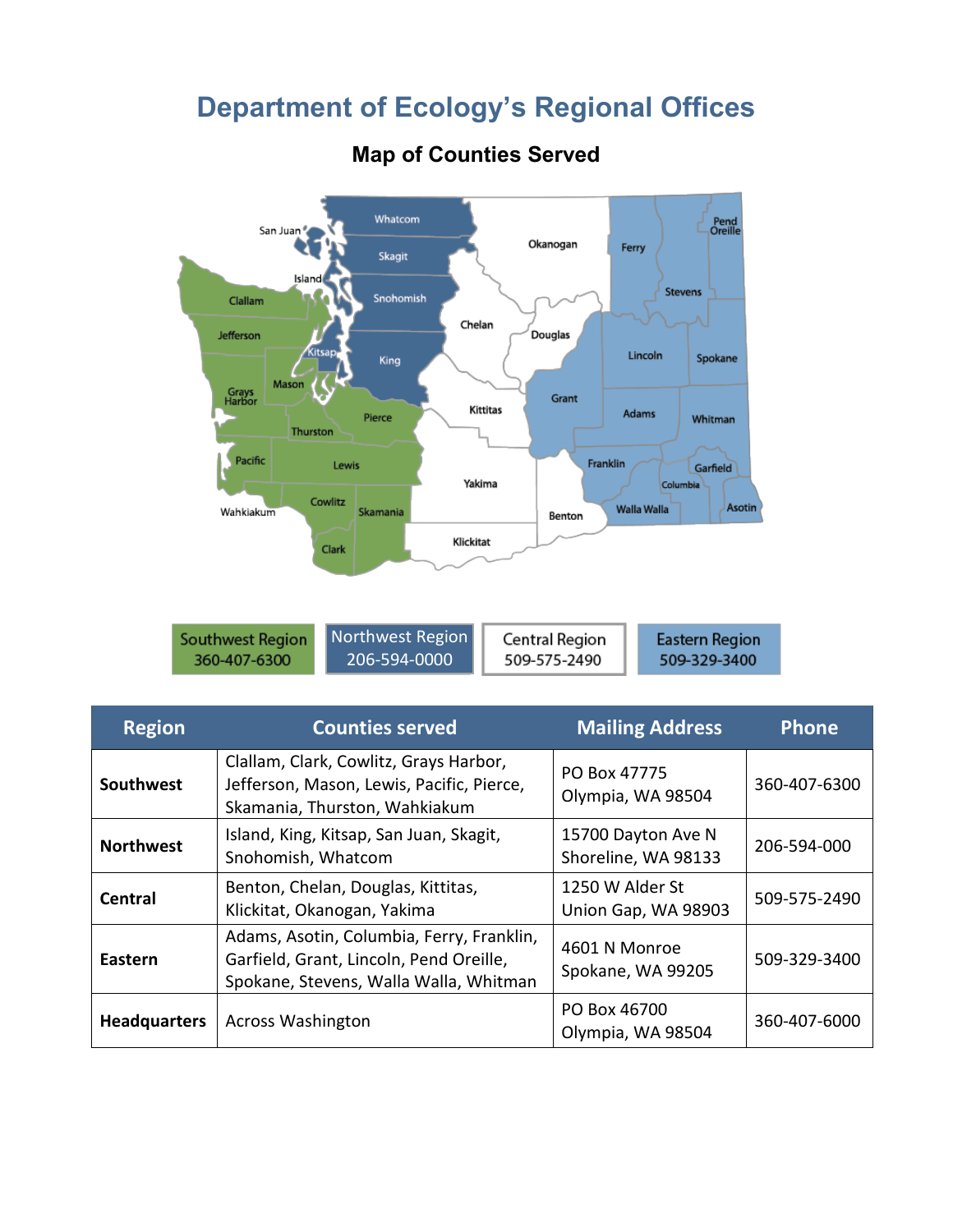# Response to Comments

### **Draft Cleanup Action Plan, Draft Consent Decree, and SEPA Determination**

### **Anacortes Former Water Treatment Plant Cleanup Site Mount Vernon, WA**

Toxics Cleanup Program Washington State Department of Ecology Northwest Regional Office

Shoreline, WA

**July 2021**

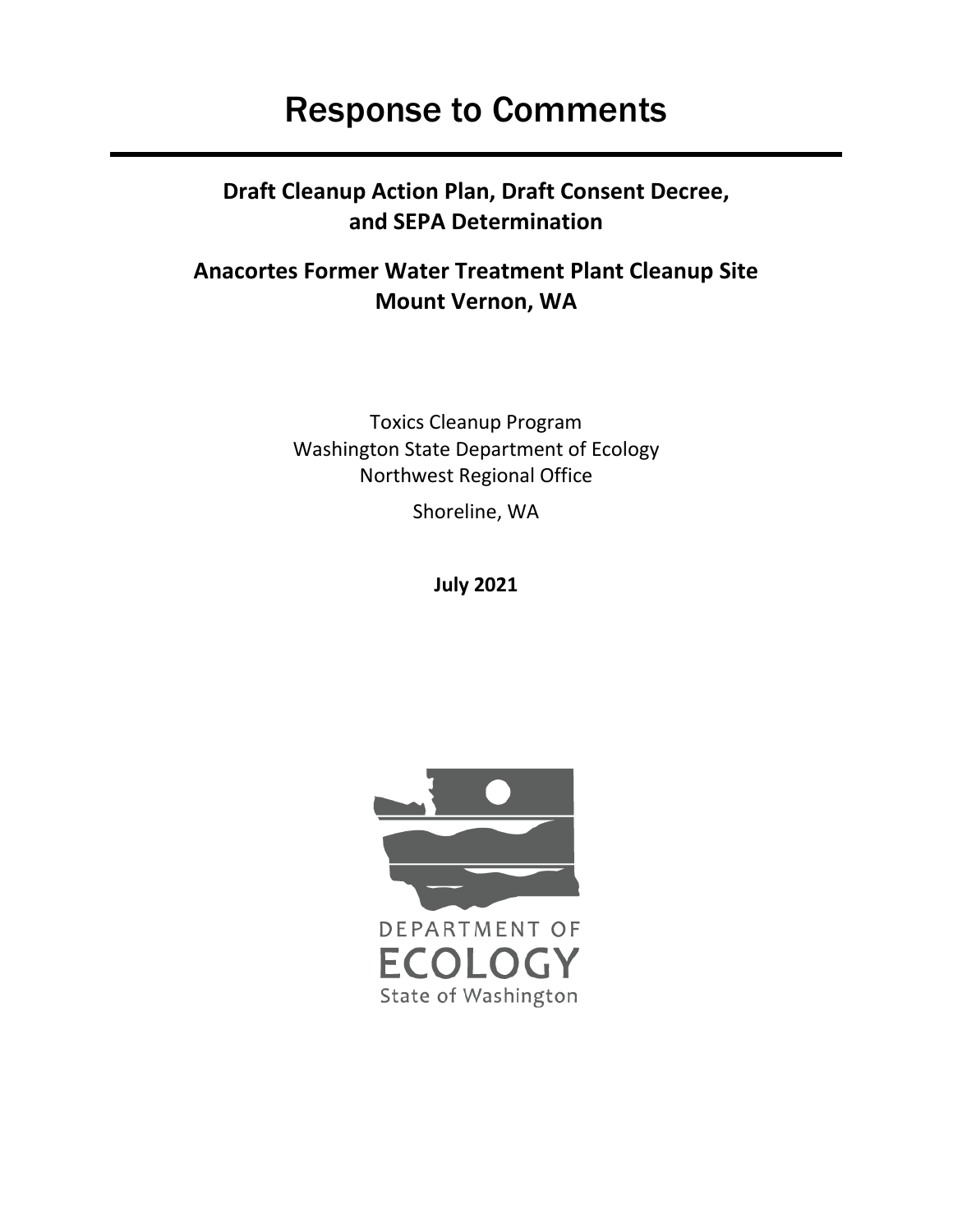# **Table of Contents**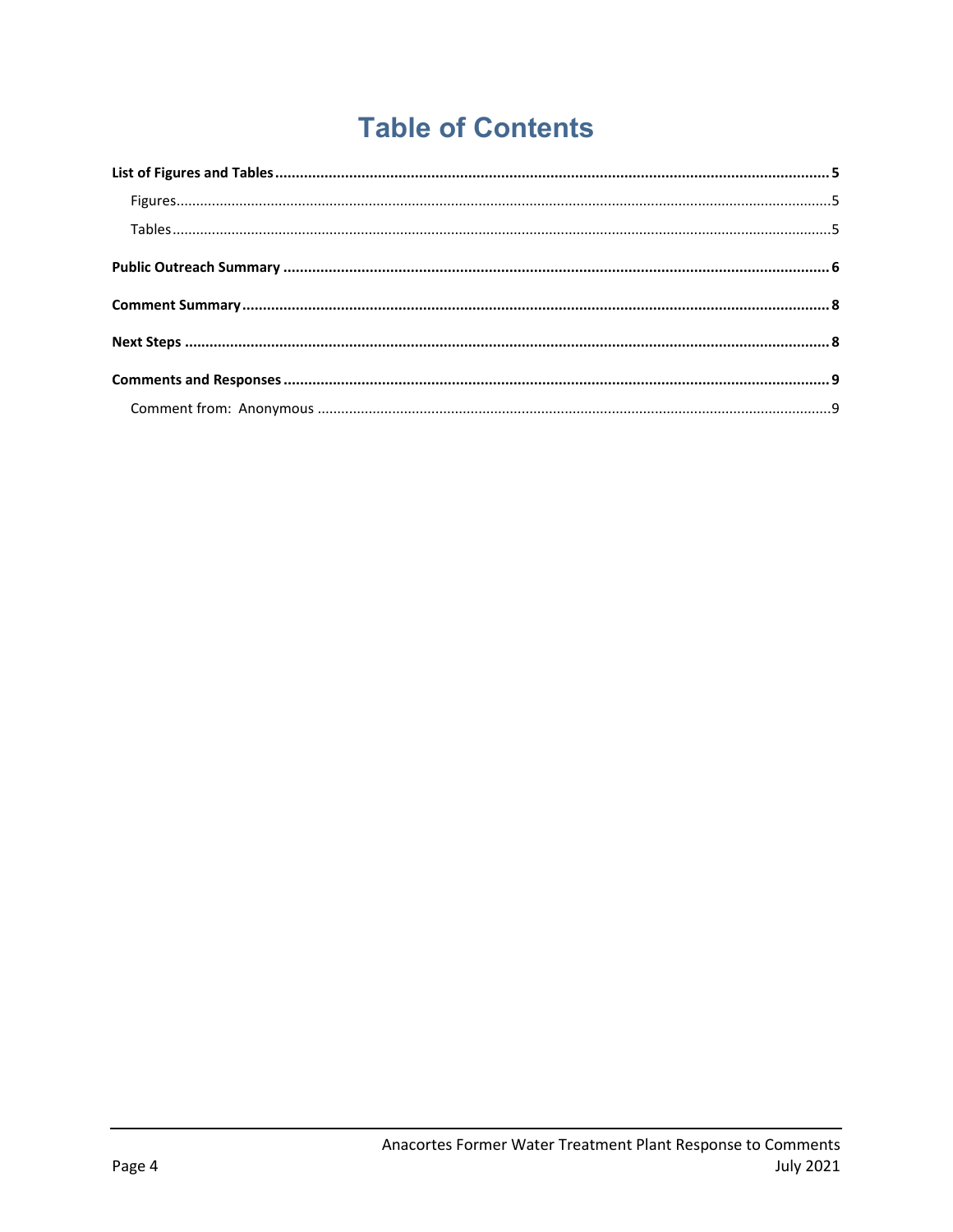# **List of Figures and Tables**

<span id="page-5-2"></span><span id="page-5-1"></span><span id="page-5-0"></span>

| <b>Figures</b> |  |
|----------------|--|
|                |  |
| <b>Tables</b>  |  |
|                |  |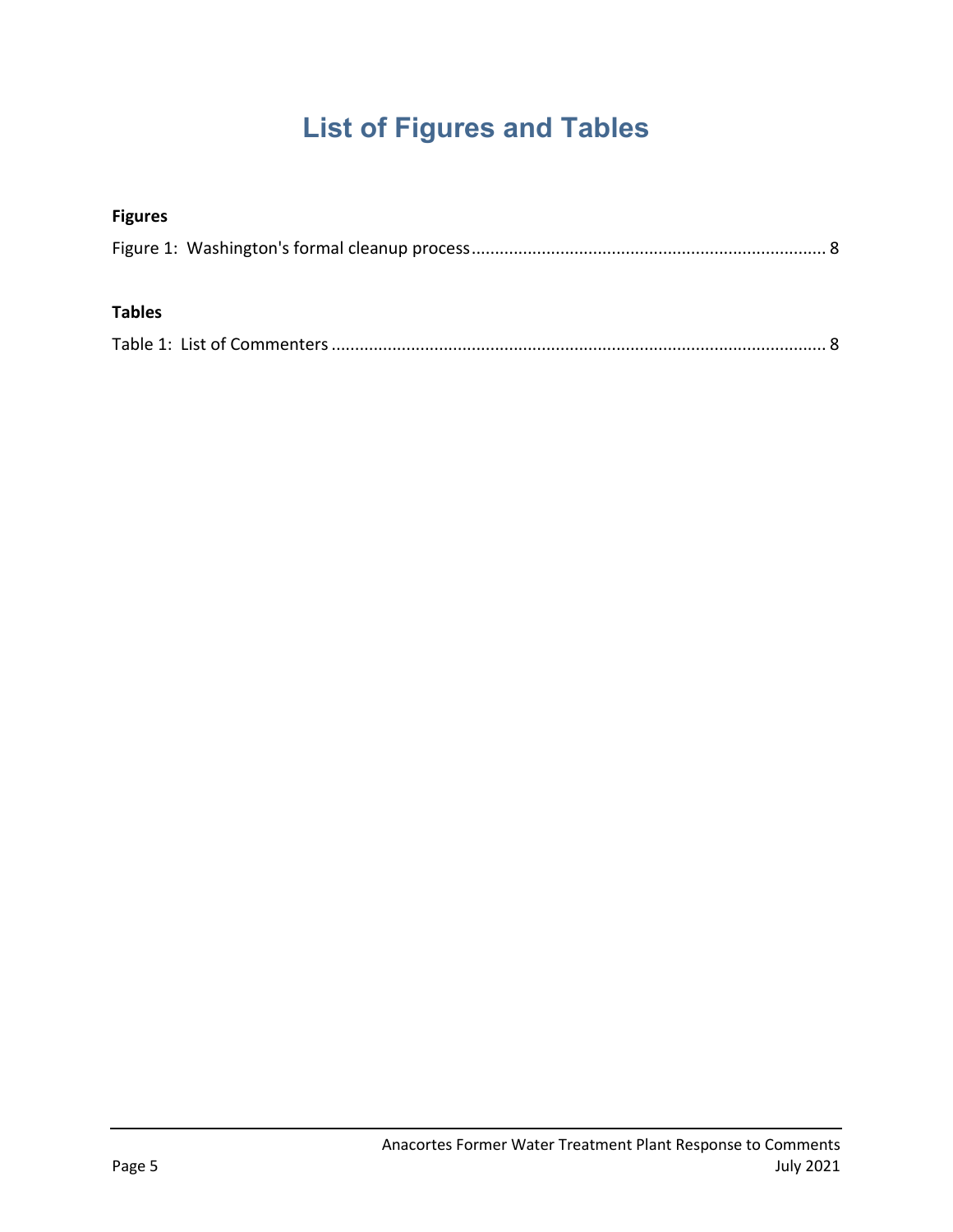## **Public Outreach Summary**

<span id="page-6-0"></span>The [Anacortes Former Water Treatment Plant cleanup site](https://apps.ecology.wa.gov/gsp/Sitepage.aspx?csid=13264) (Site) is located next to the Skagit River in Mount Vernon and is next to the current water treatment plant, which provides the [drinking water](https://safeandcleanwater.com/)<sup>[2](#page-6-1)</sup> for the City of Anacortes (City) and surrounding communities. The City and Ecology entered into an Agreed Order (legal agreement) in 2019 to address contamination at the Site. The cleanup work is continuing under Washington State's [formal cleanup process](https://ecology.wa.gov/Spills-Cleanup/Contamination-cleanup/Cleanup-process)<sup>[3](#page-6-2)</sup> as directed under the Model Toxics Control Act  $(MTCA<sup>4</sup>)$  $(MTCA<sup>4</sup>)$  $(MTCA<sup>4</sup>)$  $(MTCA<sup>4</sup>)$ 

Ecology's public involvement activities related to this Site's 30-day comment period (June 1 – 30, 2021) included:

- **Fact Sheet:**
	- $\circ$  US mail distribution of a fact sheet providing information about the cleanup documents and the public comment period to approximately 730 addresses including neighboring businesses and other interested parties.
	- $\circ$  Email distribution of the fact sheet to approximately 120 people, including interested individuals, local/county/state/federal agencies, neighborhood associations, and interested community groups.
- **Legal Newspaper Notices:**
	- o Publication of one paid display ad in *The Anacortes American* dated Wednesday, May 26, 2021.
	- o Publication of one paid display ad in *The Skagit Valley Herald* dated Friday, May 28, 2021.
	- o Publication of one paid legal ad in *The Whidbey News-Times* dated Saturday, May 29, 2021.
- **Site Register:**
	- o Publication of 4 notices in Ecology's Toxics Cleanup Site Register:
		- Comment Period Notice:
			- May 20, 2021
			- June 3, 2021
			- June 17, 2021
		- **Response Summary Notice:** 
			- August 12, 2021
		- Visi[t Ecology's Site Register website](https://apps.ecology.wa.gov/publications/UIPages/PublicationList.aspx?IndexTypeName=Program&NameValue=Toxics+Cleanup&DocumentTypeName=Newsletter)<sup>[5](#page-6-4)</sup> to download PDFs.

<span id="page-6-1"></span><sup>2</sup> https://safeandcleanwater.com/

<span id="page-6-2"></span><sup>3</sup> https://ecology.wa.gov/Spills-Cleanup/Contamination-cleanup/Cleanup-process

<span id="page-6-3"></span><sup>4</sup> https://ecology.wa.gov/Spills-Cleanup/Contamination-cleanup/Rules-directing-our-cleanup-work/Model-Toxics-Control-Act

<span id="page-6-4"></span><sup>5</sup> https://apps.ecology.wa.gov/publications/UIPages/PublicationList.aspx?IndexTypeName=Program&NameV alue=Toxics+Cleanup&DocumentTypeName=Newsletter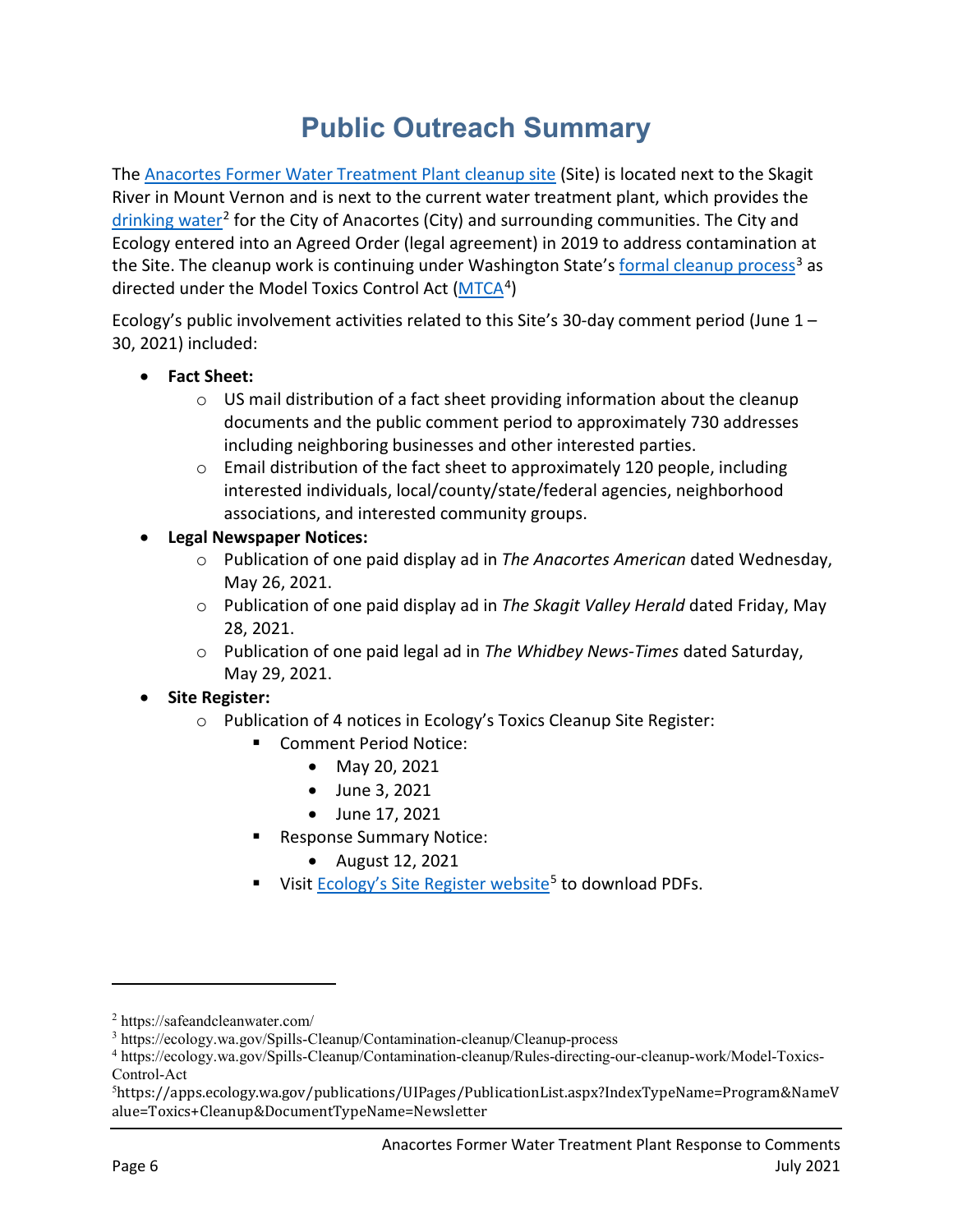- **Media Coverage:**
	- o Ecology sent a media notice on Thursday, May 20, 2021 to *The Anacortes*  American, [Anacortes Now website](https://www.anacortesnow.com/news)<sup>[6](#page-7-0)</sup>, KAPS 102.1 FM, KBRC 102.0 FM, KSVR 91.7 FM, *The Skagit Valley Herald*, *Cascadia Weekly*, and *The Whidbey News-Times*.
	- o *Skagit Publishing* rans two stories online on Saturday, May 22 on their [goskagit.com webpage](https://www.goskagit.com/townnews/industry/draft-plan-released-for-anacortes-water-plant-cleanup/article_9f2ca1f5-e759-539f-9955-b8b93ed94708.html)<sup>[7](#page-7-1)</sup> and their [goanacortes.com webpage](https://www.goskagit.com/anacortes/news/ecology-seeks-comment-on-plan-to-cleanup-former-treatment-plant/article_6d8e43b4-b9ba-11eb-859f-6f77cc06182b.html)<sup>8</sup>.
- **Social Media:**
	- o **Blog:** On Thursday, May 27, 2021, Ecology's Northwest Regional Office posted an Anacortes Former Water Treatment Plant story on **Ecology's blog<sup>[9](#page-7-3)</sup>**, which has approximately 1,200 email subscribers.
	- o **Twitter:** Ecology Northwest Region @ecyseattle posted [a tweet on Thursday,](https://twitter.com/ecyseattle/status/1397998541855805441?s=20)   $M$ ay 27, 2021<sup>[10](#page-7-4)</sup> connecting readers to the comment period including the cleanup site webpage, online meeting, blog, and how to submit comments.
- **Websites**:
	- o Announcement of the public comment period and posting of the fact sheet and associated documents for review on Ecology's Anacortes Former Water [Treatment Plant webpage](https://apps.ecology.wa.gov/gsp/Sitepage.aspx?csid=13264)<sup>[11](#page-7-5)</sup> and Ecology's [Public Inputs & Events webpage](https://ecology.wa.gov/Events/Search/Listing)<sup>12</sup>.
- **Document Repositories:**
	- o In consideration of public health and safety, Ecology could offer only coordinated in-person review options during the 30-day comment period. Outreach materials and websites directed the public to contact Ian Fawley, Outreach Specialist, for document review assistance.
- **Online Public Meeting:**
	- $\circ$  In consideration of public health and safety, Ecology held an online public meeting on Monday, June 7, 2021 at 4 p.m.
	- $\circ$  Ecology, City of Anacortes and their consultants, Anchor QEA, presented about the Anacortes Former Water Treatment Plant's Cleanup Action Plan and answered questions throughout the presentation.

<span id="page-7-0"></span><sup>6</sup> https://www.anacortesnow.com/news

<span id="page-7-1"></span><sup>7</sup> https://www.goskagit.com/townnews/industry/draft-plan-released-for-anacortes-water-plant-

cleanup/article\_9f2ca1f5-e759-539f-9955-b8b93ed94708.html

<span id="page-7-2"></span><sup>8</sup> https://www.goskagit.com/anacortes/news/ecology-seeks-comment-on-plan-to-cleanup-former-treatment-

plant/article\_6d8e43b4-b9ba-11eb-859f-6f77cc06182b.html

<sup>&</sup>lt;sup>9</sup> https://ecology.wa.gov/Blog/Posts/May-2021/Cleaning-up-An-outdoor-cleanup-plan-inside-a-river

<span id="page-7-4"></span><span id="page-7-3"></span><sup>10</sup> https://twitter.com/ecyseattle/status/1397998541855805441?s=20

<span id="page-7-5"></span><sup>11</sup> https://apps.ecology.wa.gov/gsp/Sitepage.aspx?csid=13264

<span id="page-7-6"></span><sup>12</sup> https://ecology.wa.gov/Events/Search/Listing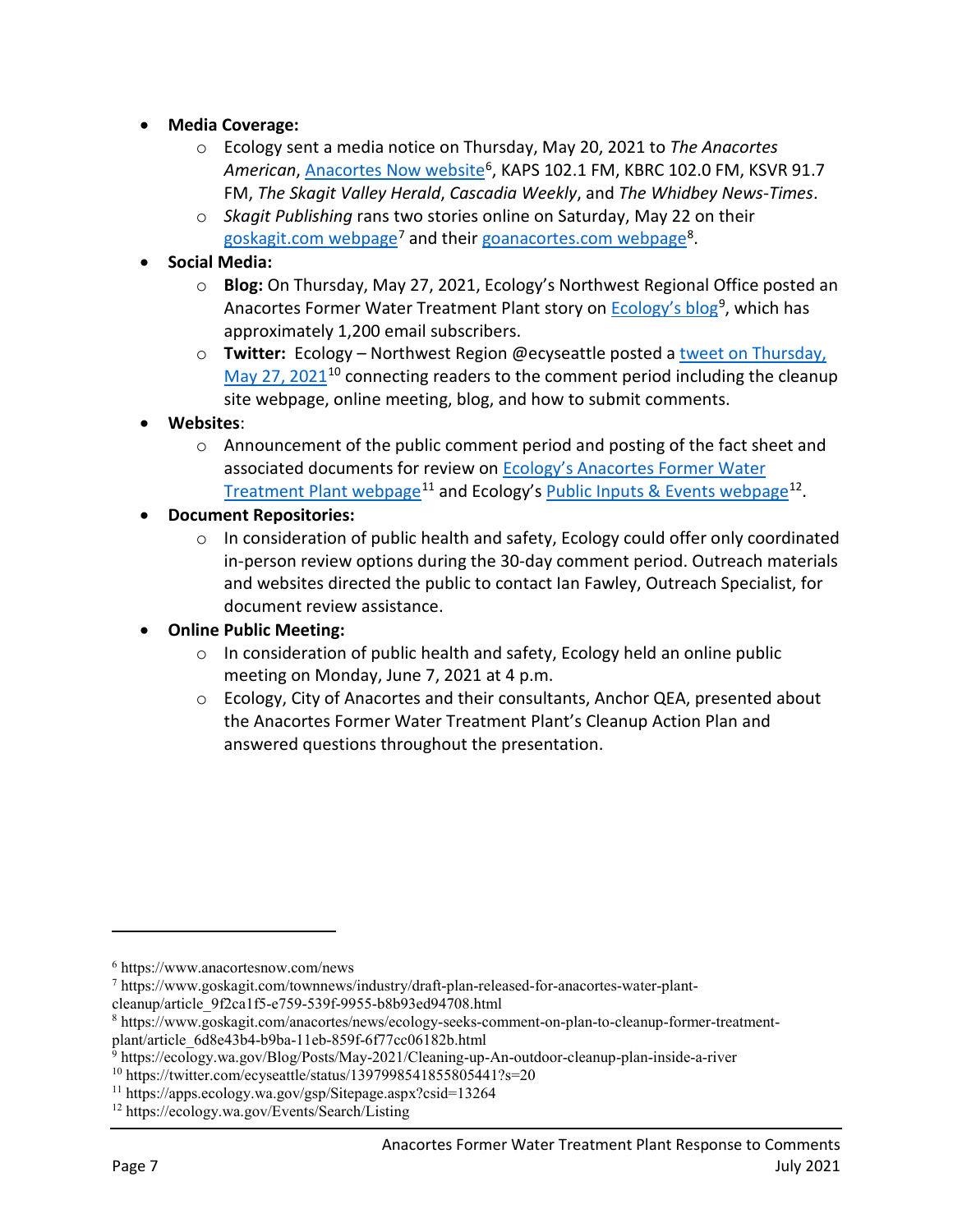# **Comment Summary**

<span id="page-8-0"></span>From June 1 – 30, 2021, Ecology invited public comments on three documents for the Anacortes Former Water Treatment cleanup site:

- **Cleanup Action Plan:** Ecology's plan that describes the cleanup work to address contamination at the Site.
- **Consent Decree:** Legal agreement between Ecology and the City of Anacortes requiring design and implementation of the work described in the Cleanup Action Plan.
- **State Environmental Policy Act-Determination of Non-Significance:** Ecology determination that the cleanup work is not likely to harm the environment.

Ecology received one anonymous comment during the 30-day comment period.

<span id="page-8-2"></span>Table 1: List of Commenters

| <b>First Name</b> | <b>Last Name</b> | Agency/Organization/Business | <b>Submitted By</b> |
|-------------------|------------------|------------------------------|---------------------|
| Anonymous         | Anonymous        |                              | Individual          |

## **Next Steps**

<span id="page-8-1"></span>Ecology has reviewed and considered the public comment received on the Cleanup Action Plan, Consent Decree, and SEPA Determination. Based on Ecology's evaluation of the comment, no changes were necessary in the documents, and they are being finalized.

Work will begin on the engineering design. See graphic below and visit Ecology's cleanup [process webpage](https://ecology.wa.gov/Spills-Cleanup/Contamination-cleanup/Cleanup-process)[13](#page-8-3) to learn more about Washington's formal cleanup process.





<span id="page-8-3"></span><sup>13</sup> https://ecology.wa.gov/Spills-Cleanup/Contamination-cleanup/Cleanup-process